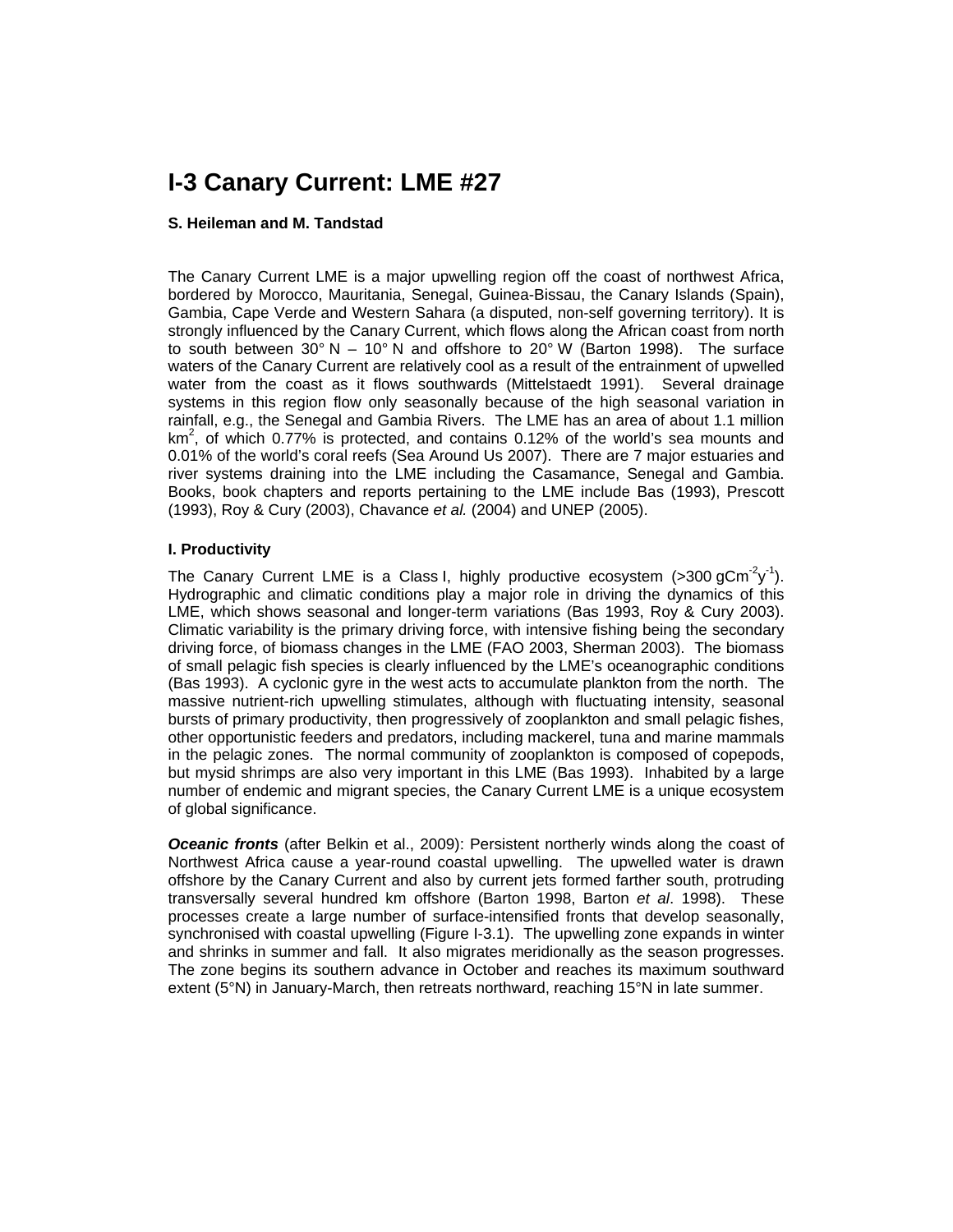

**Figure I-3.1 Fronts of the Canary Current LME. SSF, Shelf-Slope Front. Yellow line, LME boundary. After Belkin et al.(2009).**

*Canary Current SST* (after Belkin, 2009) Linear SST trend since 1957: 0.48°C. Linear SST trend since 1982: 0.52°C.

The moderate-rate warming since 1957 was interrupted by reversals (Figure 1-3.2). The most significant cold spell occurred after the warm event of 1969 and lasted a decade. The near-all-time maximum of 1969 was concurrent with the all-time maximum in the Caribbean Sea LME. This simultaneity likely was not coincidental since both LMEs are strongly affected – and connected – by trade winds blowing westward across the North Atlantic. The synchronism of both maxima across the North Atlantic, over a 5,000-km distance, strongly suggests a dominant role of atmospheric teleconnection, albeit westward advection by trade wind currents could also have played a role.

The Canary Current is one of four major areas of coastal upwelling in the World Ocean. Global warming is thought to increase the strength of equatorward winds, and hence to increase the upwelling intensity, leading to cooling in major upwelling areas. While the California Current LME and Humboldt Current LME indeed cooled over the last 25 years, the Canary Current actually warmed, as did the Benguela Current LME. This result is especially striking since the  $20<sup>th</sup>$  century intensification of coastal upwelling off Northwest Africa is well documented (McGregor et al., 2007). The ongoing warming in the Mauritanian waters area is shown to have been beneficial for round sardinella (*Sardinella aurita*), which thrives after upwelling intensification in spring followed by retention of upwelled water – and primary production enhancement - over shelf in summer (Zeeberg et al., 2008).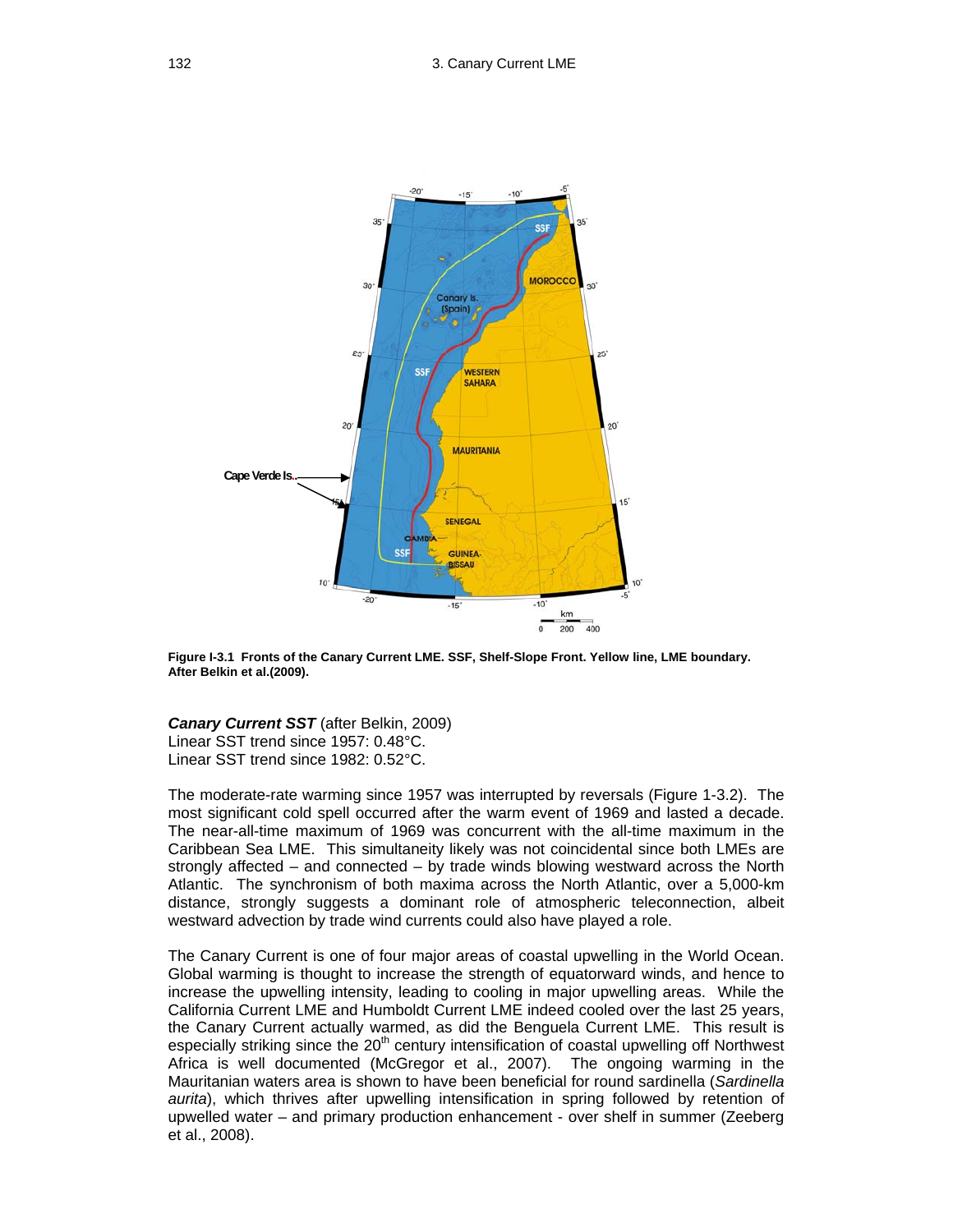

**Figure 1-3.2 Canary Current LME mean annual SST (left) and SST anomalies (right), 1957-2006, based on Hadley climatology, (after Belkin, 2009).** 

*Canary Current Trends in Chlorophyll and Primary Productivity:* The Canary Current LME is a Class I, highly productive ecosystem ( $>$ 300 gCm<sup>-2</sup>y<sup>-1</sup>).



**Figure I-3.3. Canary Current LME trends in chlorophyll** *a* **(left) and primary productivity (right), 1998- 2006. Values are colour coded to the right hand ordinate. Figure courtesy of J. O'Reilly and K. Hyde. Sources discussed p. 15 this volume.** 

#### **II. Fish and Fisheries**

The Canary Current LME is rich in fisheries resources among which are the small pelagic fish such as sardine (*Sardina pilchardus*), sardinella (*Sardinella aurita*, *S. maderensis*), anchovy (*Engraulis encrasicolus*), chub mackerel (*Scomber japonicus*) and horse mackerel (Trachurus spp.) constitute more than 60% of the catch in the LME. Other species caught in the LME include tuna (e.g., *Katsuwonus pelamis*), coastal migratory pelagic finfish, hakes (*Merluccius merluccius*, *M. senegalensis* and *M. poli*), a wide range of demersal finfish including *Pagellus bellotti*, Pseudotolithus sp., *Dentex canariensis*, *Galeoides decadactylus* and *Brachydeuterus auritus*, cephalpods (*Octopus vulgaris*, Sepia spp., and *Loligo vulgaris*) and shrimps (*Parapenaeus longirostris* and *Penaeus notialis*). Most of these species are transboundary or migratory, with the distribution of tunas often extending beyond the bordering countries' EEZs into international waters. Fishing activities in the LME have increased over the last three decades. In addition to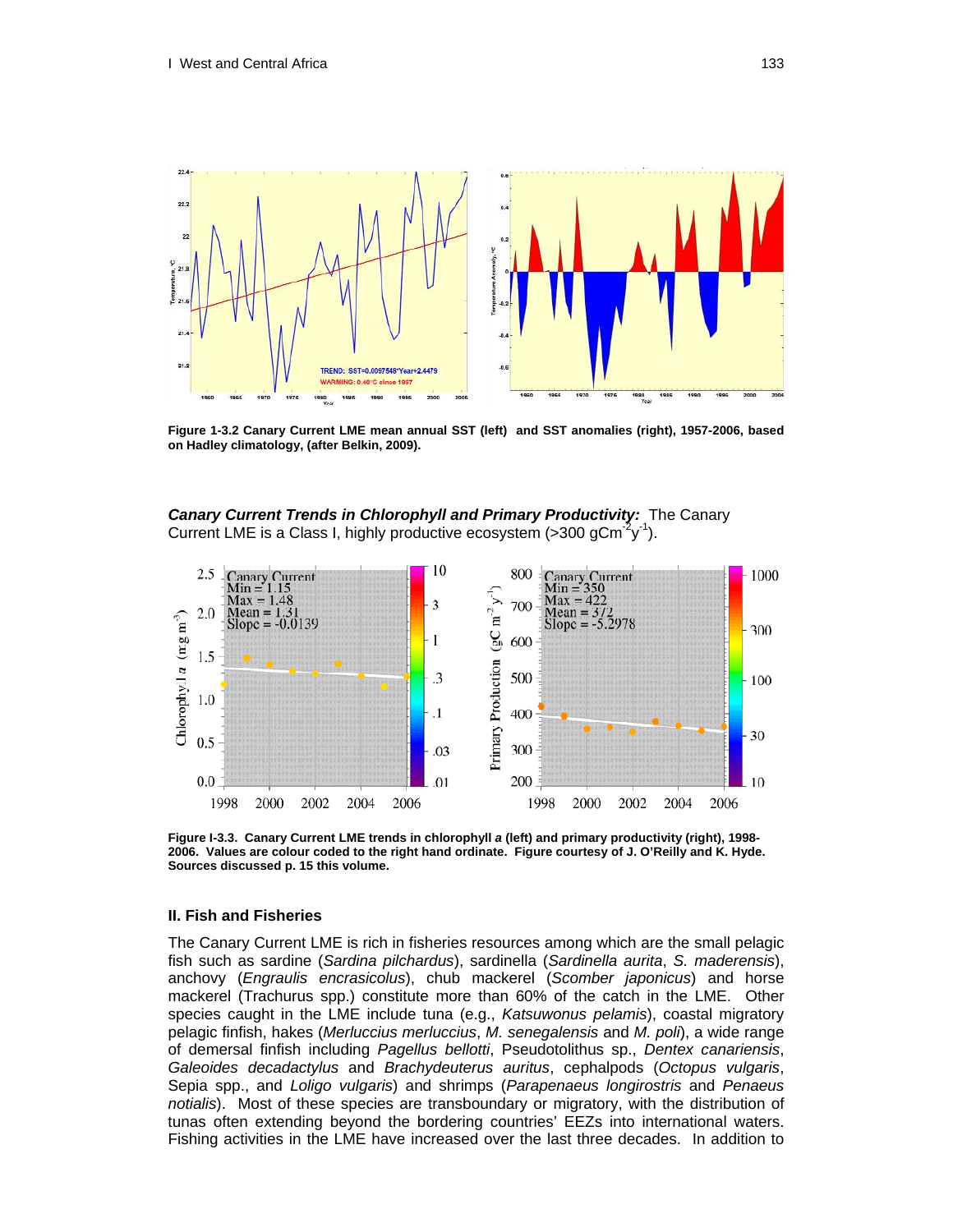small national fleets, the EEZs of Mauritania, Senegal, Gambia and Guinea Bissau all accommodate large distant water fleets from the European Union and Asia (FAO 2005a).

Total reported landings in the LME increased steadily to about 2.4 million tonnes in 1976, followed by a series of large fluctuations between 1.5 and 2.5 million tonnes (Figure I-3.4). The fluctuations in the total landings are also reflected in their value, which varies between US\$1.5 billion and just under US\$3 billion (in 2000 US dollars; Figure I-3.5). In recent years, however, both total reported landings and especially their value have undergone a noticeable decline.



**Figure I-3.4. Total reported landings in the Canary Current LME by species (Sea Around Us 2007).** 



**Figure I-3.5. Value of reported landings in the Canary Current LME by commercial groups (Sea Around Us 2007)**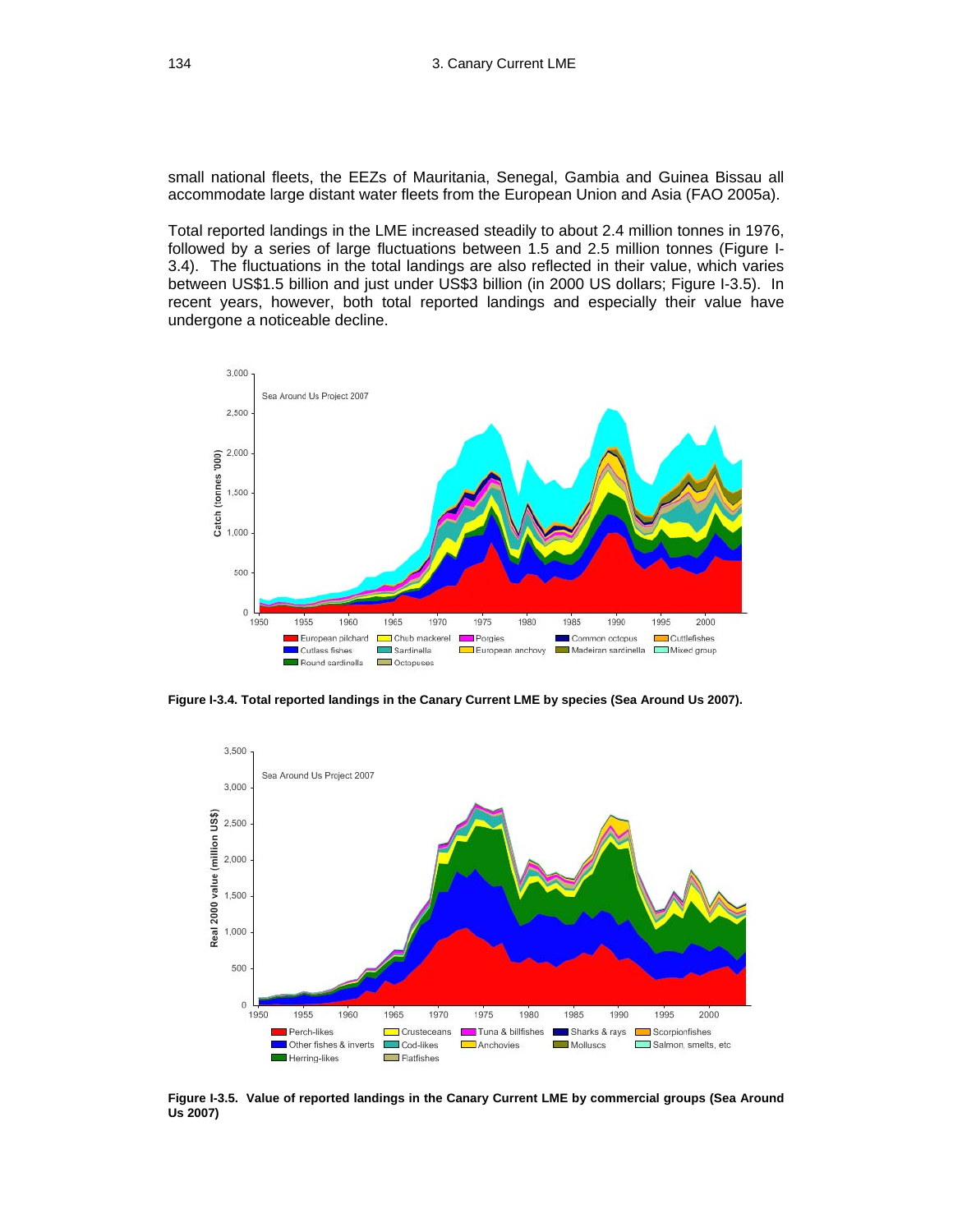From the late 1960s to early 1990s, distant-water fleets from members of the former USSR, Spain and others countries accounted for most of the landings from the LME (Bonfil *et al.* 1998). In 1992, reported landings from the former USSR ceased, and the bulk of the landings were reported by the now independent countries of the former USSR. Substantial foreign fishing continues, notably off Mauritania (Gascuel 2007).

The primary production required (PPR; Pauly & Christensen 1995) to sustain the reported landing in the LME reached 25% of the observed primary production in the early 1970s, but has since fluctuated to about 15% (Figure I-3.6). Spain, Morocco and Senegal are currently the countries with the largest ecological footprints in this LME, although the Soviet Union's republics (Russian Federation, Ukraine, Lithuania, Latvia, and Estonia) also accounted for large footprints in the 1970s and 1980s.



**Figure I-3.6. Primary production required to support reported landings (i.e., ecological footprint) as fraction of the observed primary production in the Canary Current LME (Sea Around Us 2007). The 'Maximum fraction' denotes the mean of the 5 highest values.** 

The mean trophic level of the reported landings (i.e., the MTI; Pauly & Watson 2005) has declined since the mid 1970 (Figure I-3.7 top), an indication of a 'fishing down' of the food web (Pauly *et al*. 1998). The FiB index indicates a possible slight decline during this period (Figure I-3.7 bottom), suggesting a situation in which catches that should increase when trophic levels decrease, are in fact decreasing (Pauly & Watson 2005).

The Stock-Catch Status Plots show that about 40% of exploited stocks can be considered collapsed, and another 40% are overexploited in the LME (Figure I-3.8, top). Still, over 70% of the catch originates from stocks that are classified as 'fully exploited' (Figure I-3.8, bottom).

Thus, overexploitation is of major concern in the bordering countries (UNEP 2005) of the Canary Current LME. Many fish stocks are being fished at or beyond maximum sustainable yield (MSY) levels in Senegal, Mauritania, Morocco and Gambia, and in some countries such as Morocco, Senegal and Gambia, demersal production over the past decade has been near and even above the MSY level (FAO 2005a).With the exception of Cape Verde, the intensification of fishing activities in the region has had a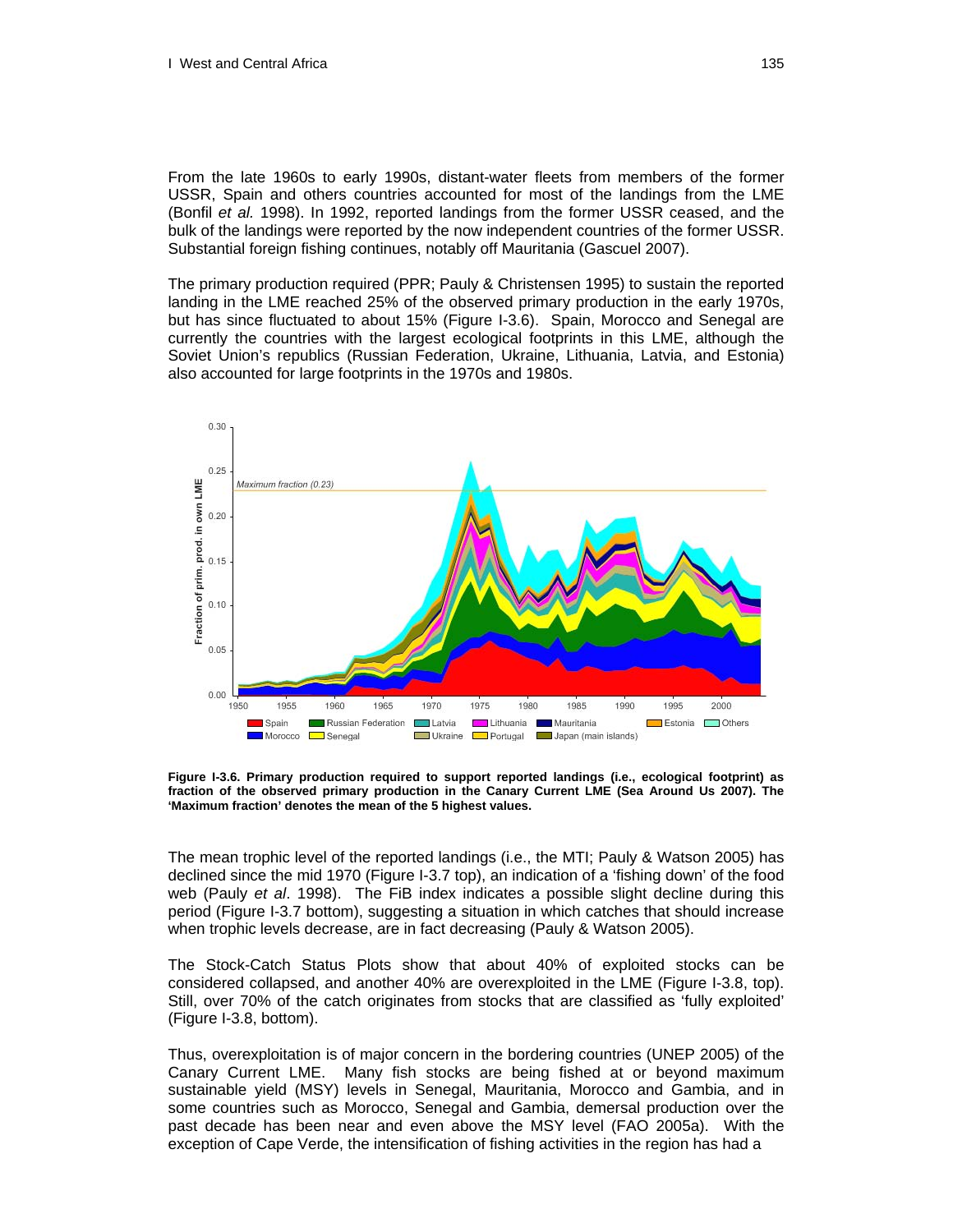

**Figure I-3.7. Mean trophic level (i.e., Marine Trophic Index) (top) and Fishing-in-Balance Index (bottom) in the Canary Current LME (Sea Around Us 2007).** 



**Figure I-3.8. Stock-Catch Status Plots for the Canary Current LME, showing the proportion of developing (green), fully exploited (yellow), overexploited (orange) and collapsed (purple) fisheries by number of stocks (top) and by catch biomass (bottom) from 1950 to 2004. Note that (n), the number of 'stocks', i.e., individual landings time series, only include taxonomic entities at species, genus or family level, i.e., higher and pooled groups have been excluded (see Pauly** *et al***, this vol. for definitions).**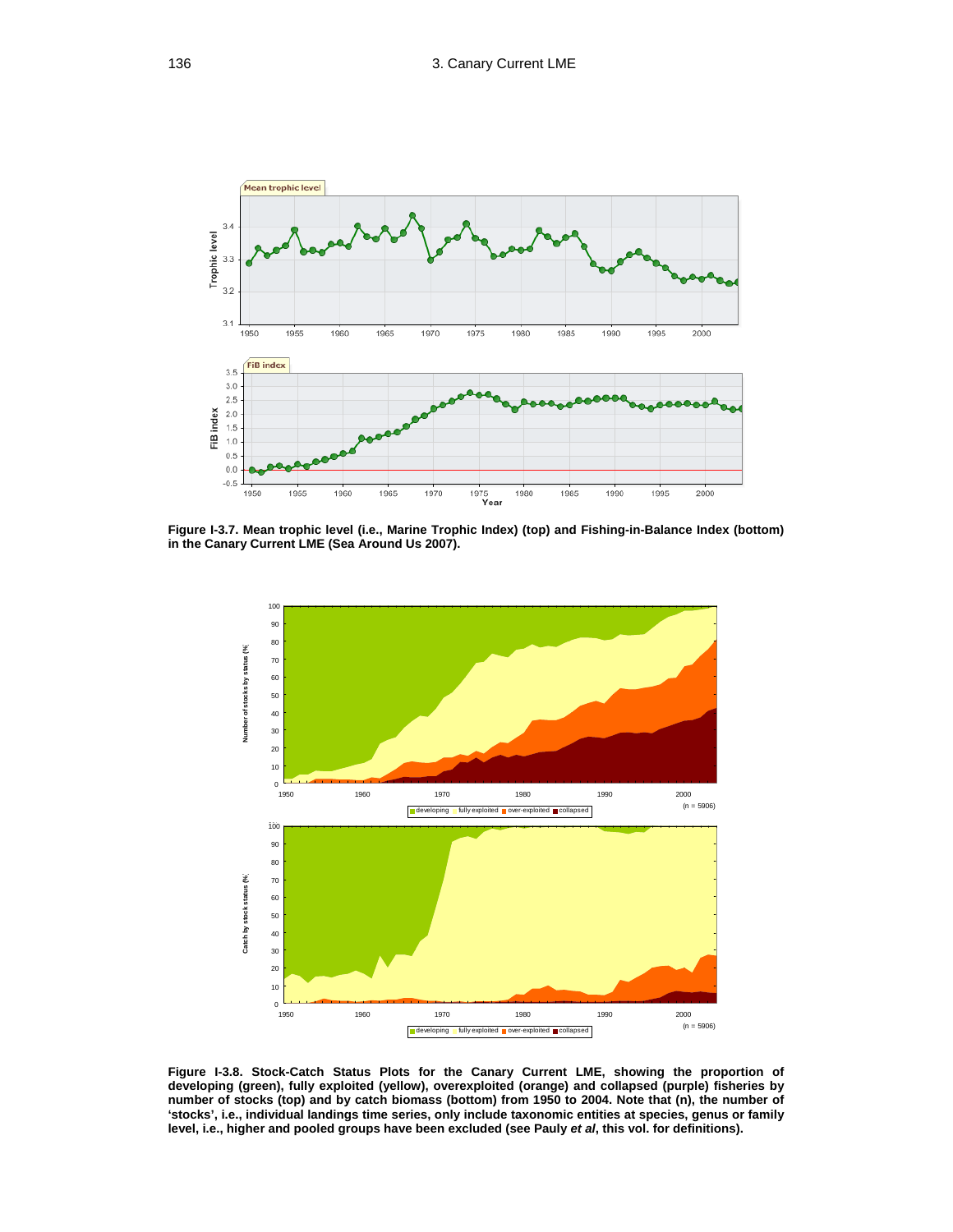drastic impact on the pelagic resources, which have undergone a strong decline in productivity (Fonseca 2000). High fishing pressure has also led to the marked decline in the catch of the demersal finfish fishery accompanied by the opportunist expansion of fisheries targeting octopus (Bas 1993, European Commission 2005). Bycatch and discards were assessed as moderate, and can be attributed to the use of small-meshed nets, especially in the artisanal fishery (UNEP 2005), although high discard rates were observed in the Spanish cephalopod trawl fishery in Morocco (Balgueiras 1997). Cephalopod trawlers fishing in Mauritania and Senegal were also found to discard 72% and 60-75% of their total catch, respectively, while the Senegalese mixed fleet targeting finfish and shrimps in shallow waters had a discard rate of 67%. Pech et al. (2001) explore the difficulties in fitting a model of flexible multifleet–multispecies fisheries to Senegalese artisanal fishery data.

Fish stocks in the LME are also expected to be influenced by global warming and the consequent rise in sea surface temperatures. Upwelling intensity and sea surface temperatures are strongly linked, and are believed to affect both the spatial distribution and abundance of fish in the LME (Cury & Roy 1991, Roy & Cury 2003). For example, periods of high sardine abundance appear to be associated with the ENSO variability (Roy & Cury 2003). Positive values of the Southern Oscillation Index are also associated with enhanced upwelling and coincide with higher catch rates (Roy & Reason 2001). The impact of climate on fish stock abundance and distribution must be taken into consideration in the development of fisheries management programmes in this LME.

#### **III. Pollution and Ecosystem Health**

**Pollution**: Pollution is a major concern in localised hotspots, especially in emerging coastal mega-cities that are primary centres of industrial development and high population densities (UNEP 2005). There is strong evidence of serious localised degradation in the coastal environment of this and adjacent LMEs (Gordon & Ibe 2006). Eutrophication and the decay of organic matter create anoxia and subsequent fish mortality particularly in areas around major cities, bays and ports. Most countries in the Canary Current LME have environmental laws related to industrial, toxic, hazardous and medical wastes. However, enforcement of these regulations is inadequate, and pollution from these sources is evident in localised areas, especially near expanding coastal cities like Dakar (pop. 2,500,000 in 2007) in Senegal and Dar-el-Beida (Casablanca: pop. 3,900,000 in 2007) and Rabat (pop. 1,810,000 in 2007) in Morocco.

Some common features across the countries of the Canary Current LME are desertification, overgrazing on fragile rangelands, cultivation of crops on steep slopes (Cape Verde) and soil erosion. The resulting run-off and increased turbidity in the major rivers leads to increased turbidity in coastal waters throughout the LME. Domestic and industrial solid waste management and disposal are of concern in the bordering countries, and efforts are being made to address the problem. Spills around oil refineries are a chronic source of localised water column contamination. There is some evidence of minor spills of hazardous materials, but this is limited to harbours and fishing ports (UNEP 2002)

*Habitat and community modification*: Industrial development in the coastal zone of the Canary Current LME, as well as migration of people from inland rural areas to the coastal industrial centres, have led to increasing threats of coastal degradation and moderate habitat modification in this LME (UNEP 2005). Over the last 2 - 4 decades, marshes, swamps and mangroves have been degraded and lost through natural factors such as drought, but more significantly, through human activities such as unsustainable agricultural practices, urbanisation, mining and other industries, natural resources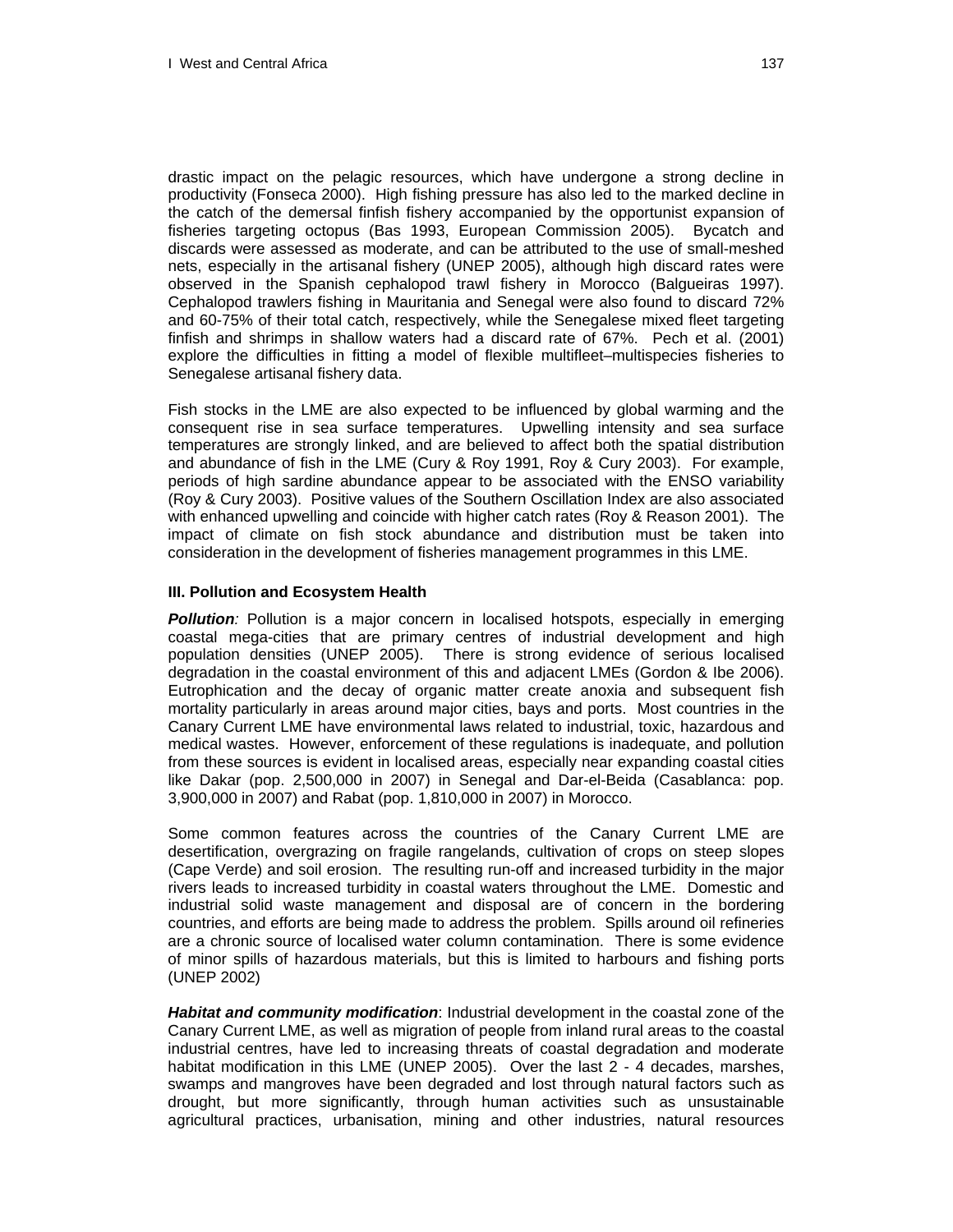exploitation, and modification of rivers that has reduced water supply to wetlands and marine areas.

Approximately 30% of the surface area of wetland habitats has been permanently destroyed. Those that have not been destroyed are being modified largely because of continuing human activities. In some coastal lagoons there is a progressive decline of certain endemic algae species such as *Psidona oceanica*, due to the spread of *Caulerpa prolifera*. The replacement of mangroves by 'tannes', with a complete disappearance of mangroves, is evident in some areas. The construction of dams across certain tributaries of, for example, the Gambia and Senegal Rivers, has resulted in the die-back of extensive areas of mangrove forests. Significant quantities of sand from coastal erosion also contribute to mangrove death, by preventing the influx of sea water into mangrove areas. In addition, data indicate the extension of aquatic plants in estuaries and bays, particularly due to flow alteration and reduction (UNEP 2002). Ongoing and planned initiatives aimed at the control of pollution and the conservation of important habitats of the Canary Current LME (see Governance) are expected to lead to an improvement in the health of this LME (UNEP 2005).

#### **IV. Socioeconomic Conditions**

The total population of the countries bordering the Canary Current LME is about 58 million, of which an estimated 70% are directly reliant on the LME for their livelihoods. More than 60% of the population lives in the coastal areas where most cities and industrial infrastructure are located (UNEP 2002). These coastal populations are engaged mostly in marine fisheries, agriculture and tourism activities. The backbone of the countries' economy is based on agriculture and fisheries, with a very weak industrial sector contribution to GDP.

Fisheries provide livelihoods, fish protein supplies and revenue for the bordering countries, several of which are classified as Low-Income Food-Deficit Countries (FAO 2005b). These countries do not necessarily benefit from increased fish supplies or increased government revenue when foreign fleets access their waters (Kaczynski & Fluharty 2002).Much of the catch of the foreign fleets is exported or shipped directly out of the region, while compensation for access is often low compared to the value of the catch.

Overfishing has severe socioeconomic consequences in this LME, and includes reduction in national incomes, loss in fishing industries, reduction of food supply, loss of employment and increase in the cost of maritime surveillance as well as reduction of biological diversity. Loss of employment (which may be as high as 80% in Senegal) translates to impoverishment and suffering of people, among them being vulnerable groups such as women, children and the elderly. Overfishing also leads to conflicts among different user groups for dwindling resources. Depleted fisheries resources accentuate protein deficiency particularly in small children, leading to diseases such as kwashiorkor. This situation is aggravated mostly in rural areas where livestock is under severe threat from droughts. Management of the fisheries of the Canary Current LME to ensure sustainability is therefore of prime concern to all the bordering countries.

The economic sectors affected by pollution and habitat modification and loss are agriculture, fisheries, and tourism. Impacts on fisheries as well as the agriculture sectors can have severe economic ripples since they make a significant contribution to the overall national product (more than 30% of GDP in the region). Socioeconomic impacts include those of overfishing, as described above, as well as loss of tourism and recreational amenities. Migration of people (occasionally transboundary) including conflicts over resources could also arise. Loss of or modification of wetlands also results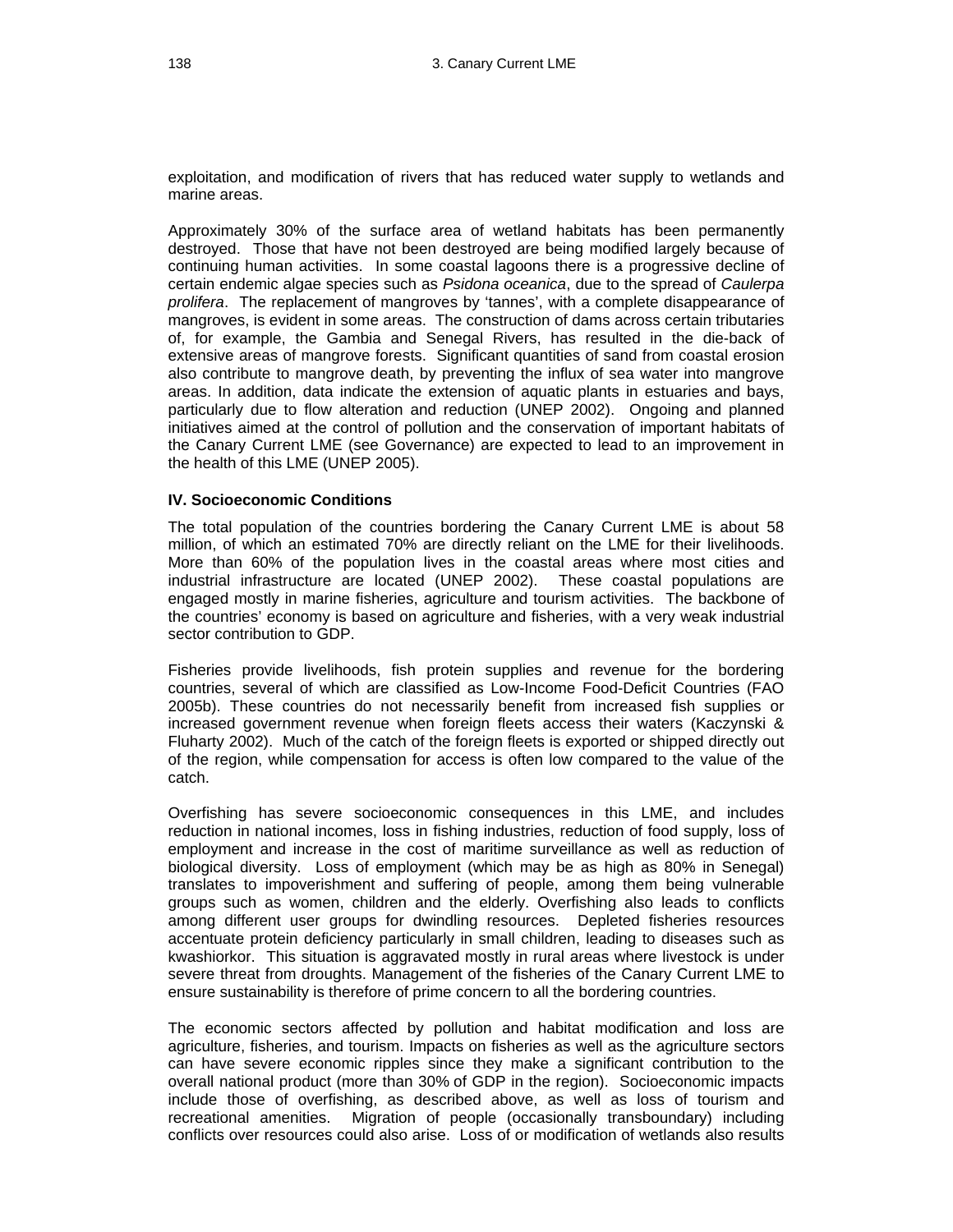in shortage of firewood that is vital to the majority of households in rural areas. Pollution around densely populated coastal cities such as Dakar is a major cause of losses in the tourism industry in Senegal. In addition, pollution of coastal waters presents significant public health risks, through contaminated bathing beaches and consumption of contaminated fishery products. Loss and degradation of habitats also compromise the quality of water as wetlands generally act as sinks for pollutants from land-based activities. This in turn aggravates public health problems.

#### **V. Governance**

Several regional and sub-regional institutions and programmes are operating in the Canary Current LME region, including the UNEP Regional Seas Programme for the West and Central Africa Region (see the Benguela Current LME for more information), the Gambia River Development Authority, the Senegal River Development Authority and the Sub-Regional Fisheries Commission. The Ministerial Conference on Fisheries Cooperation among African States Bordering the Atlantic Ocean and the Fishery Committee for the Eastern Central Atlantic bring together all the states sharing the basins and coastal areas to ensure the proper use and management of their resources. Most of the bordering countries are signatories to various international environmental conventions, including the Abidjan Convention and Dakar Convention. Cape Verde, Guinea, Morocco and Senegal are members of the International Commission for the Conservation of Atlantic Tunas and have formally agreed to the subsequent Protocols of 1992 and 1997. All the Canary Current LME countries, except Mauritania and Morocco, are members of the Economic Community of West African States.

The coordinated management of this LME is a challenge (Prescott 1993). The historically fragmented nature of coastal and marine resource management is a legacy of the colonial past as well as of the political situation in these countries. There are regionally incompatible laws and there is a paucity of environmental regulations. The preparatory phase of the project 'Protection of the Canary Current Large Marine Ecosystem' has been finalised and a full scale project developed. The long-term environmental goal of the CCLME program is to "reverse the degradation of the Canary Current Large Marine Ecosystem caused by over-fishing, habitat modification and changes in water quality by adoption of an ecosystem-based management approach" and the CCLME project objective is to "enable the countries of the Canary Current Large Marine Ecosystem to address priority trans-boundary concerns on declining fisheries, associated biodiversity and water quality through governance reforms, investments and management programs." A Preliminary TDA has confirmed the focus of regional concern on depleted fisheries and on habitat, associated biodiversity and water quality critical to fisheries.

The project will assist the seven participating countries to meet the sustainable fisheries target of WSSD including contribution to implementation of the Environment Action Plan under NEPAD. Close linkages are to be developed with GEF projects for the river basins draining into the LME and the neighbouring GEF International Waters projects on the Guinea Current and the Benguela Current LMEs. Consistent with other GEF LME projects, a TDA and SAP will be prepared for the Canary Current LME.

## **References**

Balguerias, E. (1997). Discards in fisheries from the eastern central Atlantic, in: Technical Consultation on Reduction of Wastage in Fisheries, Tokyo, Japan, FAO Fisheries Report 547, Supplement.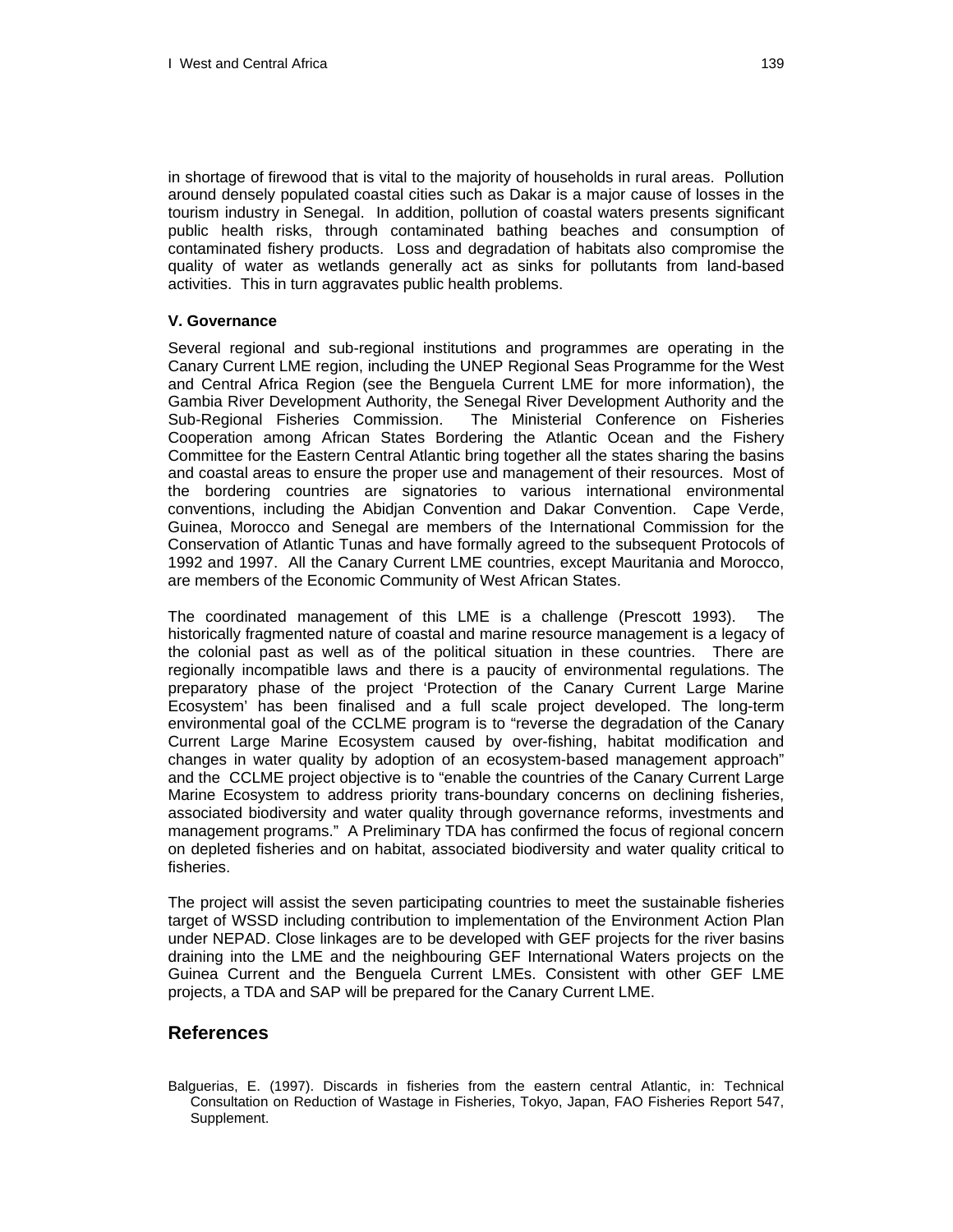- Barton E.D. (1998). Eastern boundary of the North Atlantic: Northwest Africa and Iberia, p 633-657 in: Robinson, A.R. and Brink, K.H. (eds), The Global Coastal Ocean: Regional Studies and Syntheses. The Sea Vol. II.
- Barton, E. D., Aristegui, J. Tett, P., Canton, M., Garcia-Braun, J., Hernadez-Leon, S., Nyhajaer, L., Almeida, C., Almunia, J., Ballestros, S., Basterretxea, G., Escanez, J., Garcia-Weill, L., Hernandez-Guerra, A., Lopez-Laatzen, F., Molina, R., Montero, M.F., Navarro-Perez, E., Rodriguez, J.H., Lenning, K.V., Velez, H. and Wild, K. (1998). The transition zone of the Canary Current upwelling region. Progress in Oceanography 41(4): 455–504.
- Bas, C. (1993). Long-term variability in the food chains, biomass yields and oceanography of the Canary Current ecosystem, p 94-103 in: Sherman K., Alexander, L.M. and Gold, B.D. (eds), Large Marine Ecosystems: Stress, Mitigation, and Sustainability. AAAS, Washington D.C., U.S.
- Belkin, I.M. (2009). Rapid warming of Large Marine Ecosystems, Progress in Oceanography, in press.
- Belkin, I.M., Cornillon, P.C. and Sherman K. (2009) Fronts in Large Marine Ecosystems of the world's oceans. Progress in Oceanography, in press.
- Bonfil, R., Munro, G., Sumaila, U.R., Valtysson, H., Wright, M., Pitcher, T., Preikshot, D., Haggan, N. and Pauly, D. (1998). Impacts of distant water fleets: an ecological, economic and social assessment. Fisheries Centre Research Reports 6(6)
- Chavance, P., Ba, M., Gascuel, D., Vakily, M. and Pauly, D. (eds). (2004). Pêcheries maritimes, écosystèmes et sociétés en Afrique de l'Ouest : un demi-siècle de changement. Actes du symposium international, Dakar - Sénégal, 24-28 juin 2002. Office des publications officielles des communautés Européennes, XXXVI, collection des rapports de recherche halieutique ACP-UE 15, 532 p. + Appendices.
- Cury P. and Roy, C., eds. (1991). Pêcheries Ouest-africaines: Variabilité, Instabilité et Changement. ORSTOM éditions, Paris, France.
- European Commission, 2005. Rebuilding our marine ecosystems, protecting our future. Key findings of the International Symposium on Marine Fisheries, Ecosystems and Societies in West Africa – Half a Century of Change. Dakar, Senegal, 24-28 June 2002.
- FAO (2003). Trends in Oceanic Captures and Clustering of Large Marine Ecosystems Two Studies Based on the FAO Capture Database. Fisheries Technical Paper 435.
- FAO (2005a). Fishery Country Profiles. www.fao.org /countryprofiles/selectiso.asp?lang=en
- FAO (2005b). Low-Income Food-Deficit Countries.
- Gascuel, D. (2007). Lessons from a reconstruction of catch time series for Mauritania. The Sea Around Us Project Newsletter, Issue 39, January/February 2007. Fisheries Centre, University of British Columbia, Canada.
- Gordon, C. and Ibe, C. (2006). West and Central Africa, p 5-28 in: UNEP/GPA (2006), The State of the Marine Environment: Regional Assessments. UNEP/GPA, The Hague. www.fao.org/countryprofiles/lifdc.asp?lang=en
- Kaczynski, V.M. and Fluharty, D.L. (2002). European policies in West Africa: Who benefits from fisheries agreements? Marine Policy 26(2): 75-93.
- McGregor, H.V., Dima, M., Fischer, H.W. and Mulitza S. (2007) Rapid 20th-century increase in coastal upwelling off Northwest Africa, *Science*, **315**(5812), 637-639, DOI: 10.1126/science.1134839.
- Mittelstaedt, E. (1991). The ocean boundary along the northwest African coast: Circulation and oceanographic properties at the sea surface. Progress in Oceanography 26:307-355.
- Pauly, D. and Christensen, V. (1995). Primary production required to sustain global fisheries. Nature 374: 255-257.
- Pauly, D. and Watson, R. (2005). Background and interpretation of the 'Marine Trophic Index' as a measure of biodiversity. Philosophical Transactions of the Royal Society: Biological Sciences 360: 415-423.
- Pauly, D., Christensen, V., Dalsgaard, J., Froese R. and Torres, F.C. Jr. (1998). Fishing down marine food webs. Science 279: 860-863.
- Pech, N., Samba, A., Drapeau, L., Sabatier, R. and Laloe, F. (2001). Fitting a model of flexible multifleet–multispecies fisheries to Senegalese artisanal fishery data. Aquat. Living Resour. 14 (2): 81-98.
- Prescott, J.R.V. (1993). Role of national political factors in the management of LMEs: Evidence from West Africa, p 280-291 in: Sherman, K., Alexander, L.M. and Gold, B.D. (eds), Large Marine Ecosystems: Stress, Mitigation, and Sustainability. AAAS, Washington D.C., U.S.
- Roy C. and Reason, C. (2001). ENSO related modulation of coastal upwelling in the Eastern Atlantic. Progress in Oceanography 49:245-255.